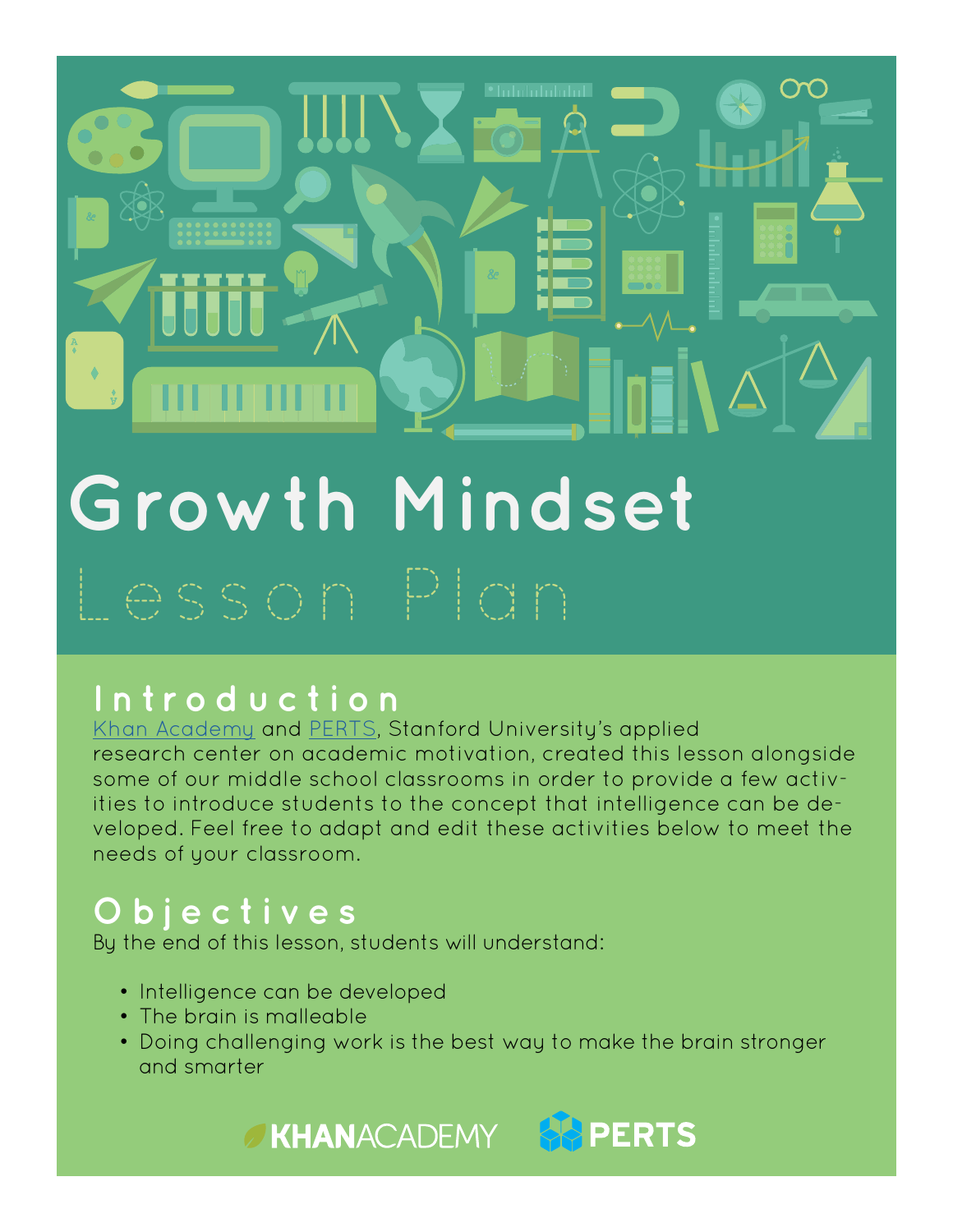## Before we get started...

#### **Past learnings**

Cultivating a growth mindset in students *can* (unfortunately) *be quite tricky*. Researchers and educators have spent years thinking about this, and we are still learning! From our experience thus far, we have learned that:

- **• Simply telling students to have a growth mindset can backfire.** Students can have a negative reaction to being told how to think. Instead, a more scientific and practical explanation about how intelligence works — *that the brain can get stronger and smarter with new learning* — has been demonstrated to be effective.
- **• In the same vein, reiterating the message "just try harder" can also be problematic.** The reason is that most students have heard "*just try harder*," but a growth mindset isn't just about trying harder. Students need to understand *why they should put in effort and how to deploy that effort*.

From what we know so far, sometimes a better strategy is more useful than additional effort spent doing the same thing.

Also, beyond conducting this introductory lesson, there are many ways teachers can foster a culture in which students embrace the growth mindset in practice!



#### **Materials needed**

A few things you'll need for the lesson and other activities:

- Projector or Large Monitor
- Laptop/Computer, internet connection, access to YouTube
- Markers
- Poster-sized paper
- *• Optional: Pencils and paper for students*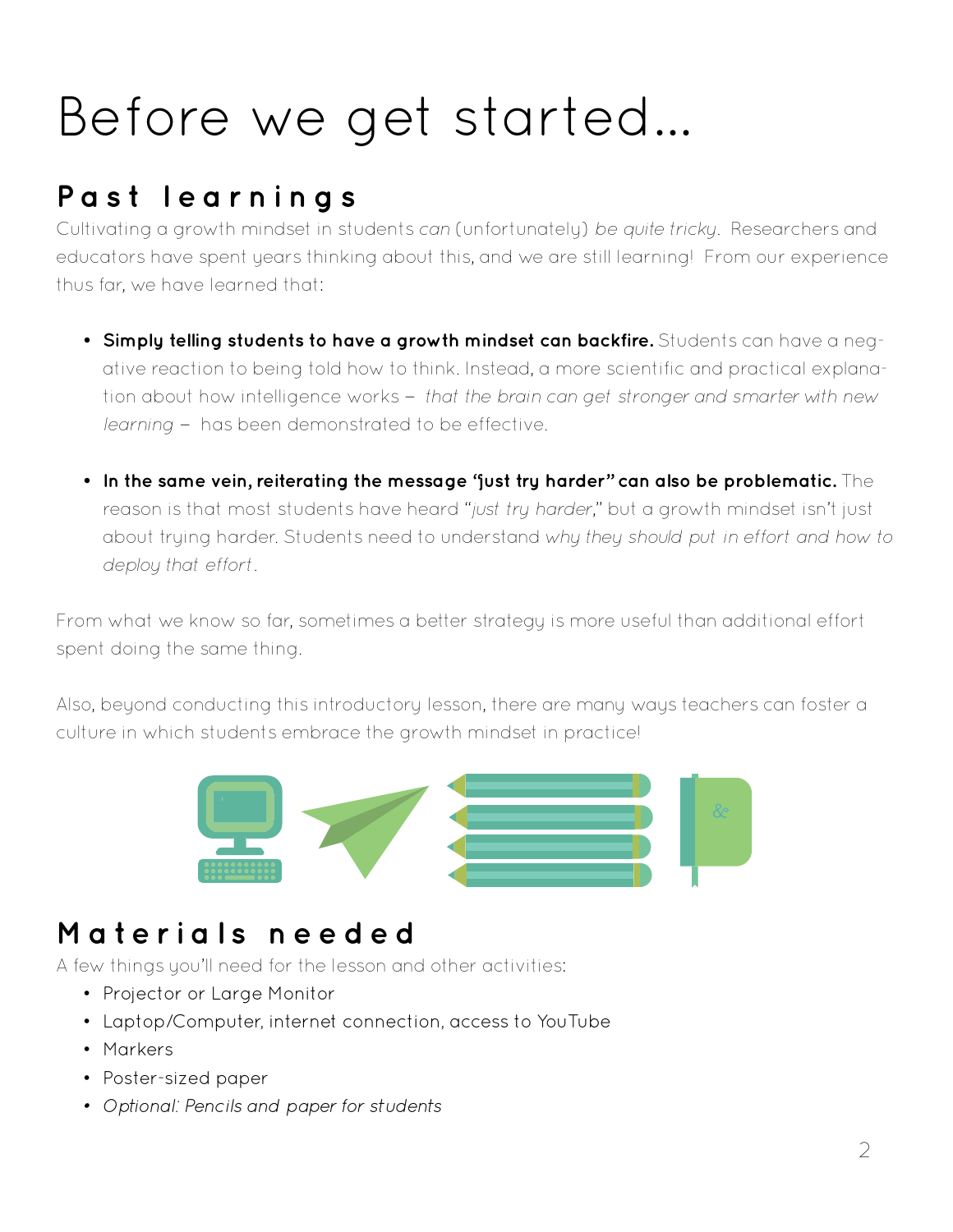### Here's the plan

#### **Part I: Video & debrief**

Estimated time: 20 minutes

View either (or both!) of these videos with your class to begin a discussion about the brain's malleability.

**Watch ["Growing your mind" by Khan Academy](https://www.youtube.com/watch?v=WtKJrB5rOKs) (3:04).** After you have watched this video with your class, hold a small discussion about the science behind the brain as it learns. Here are a few questions to get your discussion started:

- How do people become more intelligent?
- How does the diagram of the neurons "At birth vs. At age 6" demonstrate this?
- What about the second diagram of the nerves of the animal living in a cage vs. an animal living with other animals and tous?
- How are our brains like muscles?
- When do our brains grow the most?

**Watch ["Neuroplasticity" by Sentis \(](https://www.youtube.com/watch?v=ELpfYCZa87g)2:03).** This is a good visual introduction to the concept of how the brain can be rewired as we learn and think differently.

- What is neuroplasticity?
- How does neuroplasticity work?
- How can you "rewire" your brain?

#### **Part II: Personal discussion**

Estimated time: 15 minutes

Discuss a time when you overcame a struggle in learning and learned to solve a problem.

As a teacher, share a personal story about a time you had to work hard to get better at something and relate it to the video. In this story, highlight:

- 1. Hard work
- 2. Strategies
- 3. Help from others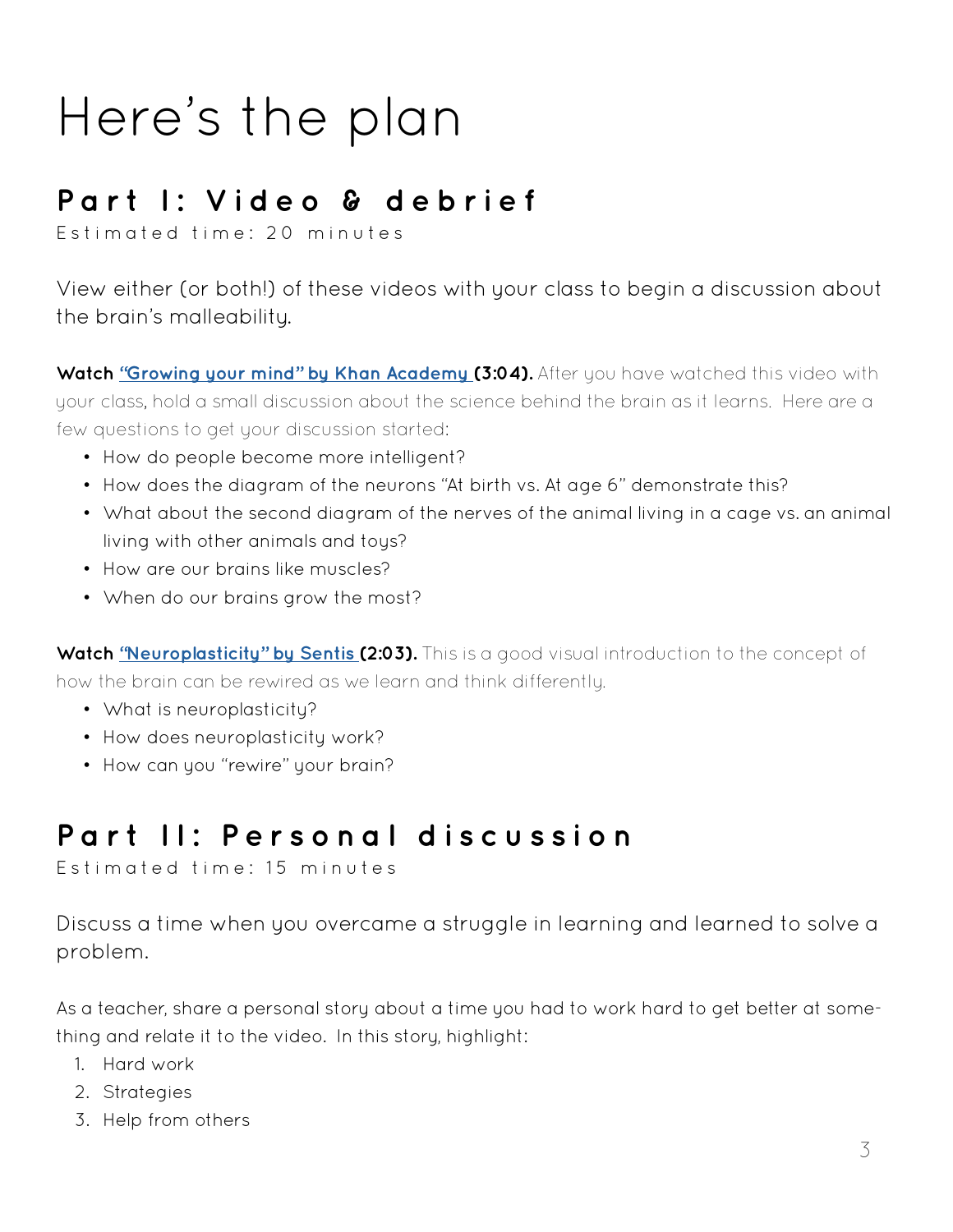#### Here's an example below of a personal story to share with students:

*When I was in middle school, I remember struggling with adding negative numbers. I had a hard time figuring out what a 'negative' even meant when talking about a number - how can you have less than nothing? I ended up going through many practice problems and continuing to get many of them wrong. I was a very shy kid, so I didn't ask my teacher many questions. My thought was that I had reached 'the peak' of my math talent, and it was all downhill from here. I eventually asked my mom about this topic and she explained to me the basic concept of negative numbers. This helped me understand it a little, but it was still*  fuzzy to me. I then researched online for some real-life contexts to show what these *mysterious numbers represented outside of some abstract universe. Some of them made sense, and others didn't. I still didn't entirely get it and I was so frustrated that I wanted to just give up (or continue hoping that negative numbers were not going to appear in math class ever again). I started to dislike math simply because I couldn't understand it anymore. Instead of entirely giving up on my academic career, I eventually mustered up the courage to ask my teacher for help as well. She explained it in a few different ways, and gave me new strategies to try out. After some practice with these new strategies, I started to solidify my understanding of negatives which allowed me to quickly pick up basic algebra afterwards. While it was a lot of work and I wanted to give up at many points during my journey, I eventually was able to 'rewire' my brain so that negative numbers actually made sense to me.*

In a small group, ask students to share a story about a time that they made their brains smarter. This leads to a discussion about how working hard, taking on challenges, and finding the right strategy can make people smarter.

In the case that your students are not ready to be vocal with their classmates about their stories, it might be a good idea to try Part III (below) after sharing your personal story instead.

#### **Part III: Letter to a future student**

Students write a letter about a learning-related struggle (*worksheet on pg. 5*).

Ask your students for a short story about a struggle they had when they were learning. How did it make them feel? How did they overcome it, and what did it teach them? Tell them to write a letter to this future student to tell them about their struggle, what they learned from it, and any advice they could give for the student. Collect their letters, and save them in order to give them back to them during difficult testing periods, such as final exams.  $\hfill\Delta$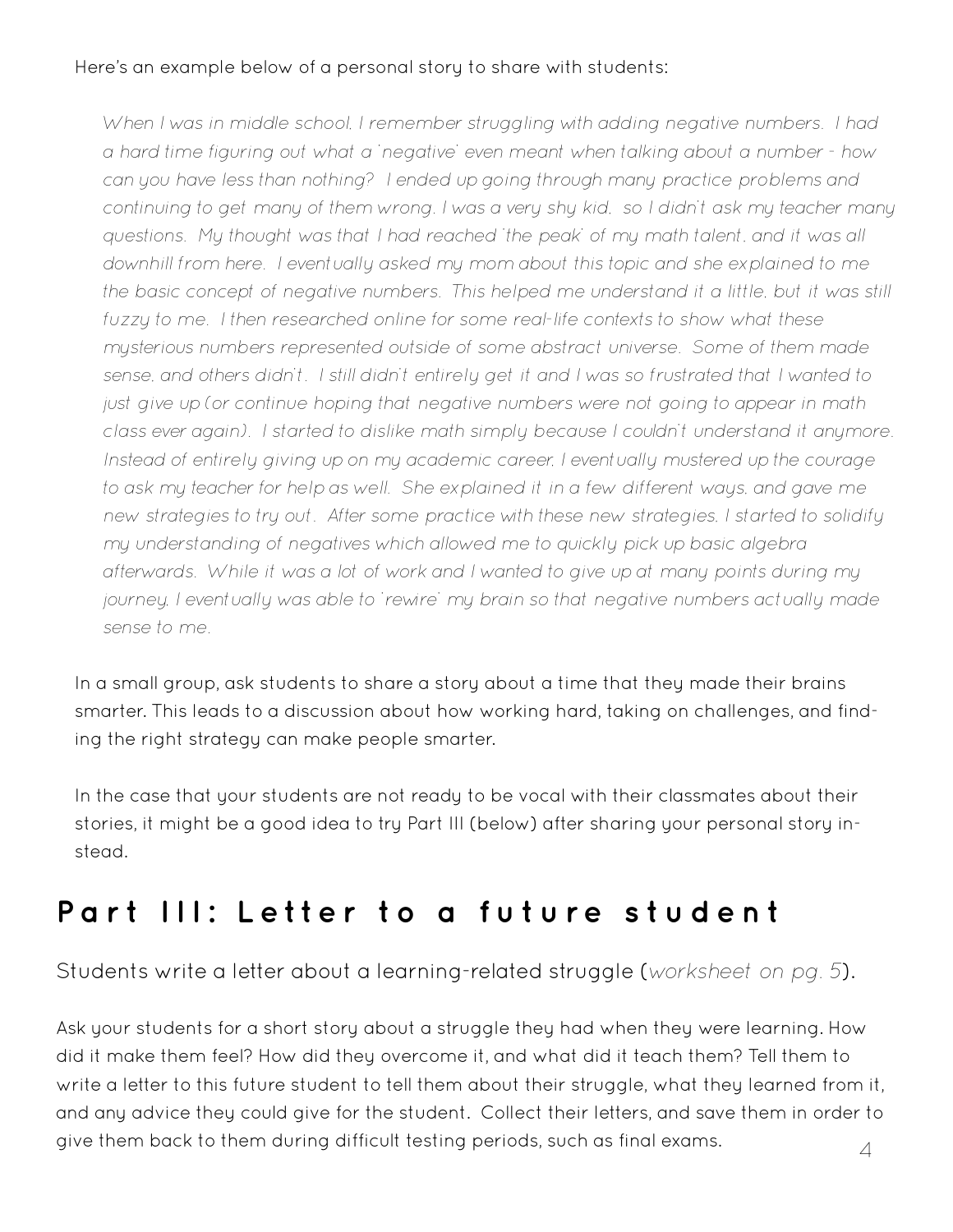#### **LETTER TO A FUTURE STUDENT**

Take a few minutes to think of a time when you overcame a struggle to learn something. It could be anything - from adding negative numbers to learning a technique in baseball to writing an introduction for a difficult essay. Reflect on the times when you failed at first but through perservering your brain created new neural connections and you eventually became better at the task at hand.

 Write a letter to a future student of your class about this struggle. In at least five sentences, tell this student your story and give them advice on what they should do next time they encounter an obstacle when learning something new. An example is below. Feel free to be as creative as you would like.

| Dear Future Student,                                                                                                                  |
|---------------------------------------------------------------------------------------------------------------------------------------|
|                                                                                                                                       |
| When learning my multiplication tables I found it really hard to memorize the 7's table.                                              |
| With 5 and 10 there's a pattern to their products, but 7 really gets complicated.                                                     |
|                                                                                                                                       |
| I got kind of down for a while, but then I remembered how I learned to make free throws                                               |
| in basketball. It took try after try to get them in. I had to start from two feet from the                                            |
| basket and keep practicing my form. Only after a long time could I make them in with some                                             |
| consistency. With that in mind, I stuck with it and learned all the way from $\mathcal{F} \times \mathcal{F}$ to $\mathcal{F} \times$ |
| 12. Even though it took me a little longer than other students at that time, I am now able                                            |
| to recall them very easily. Stick with what you're working on. The struggle means you're                                              |
| getting close.                                                                                                                        |
|                                                                                                                                       |
| sincerely,                                                                                                                            |
| Charlie                                                                                                                               |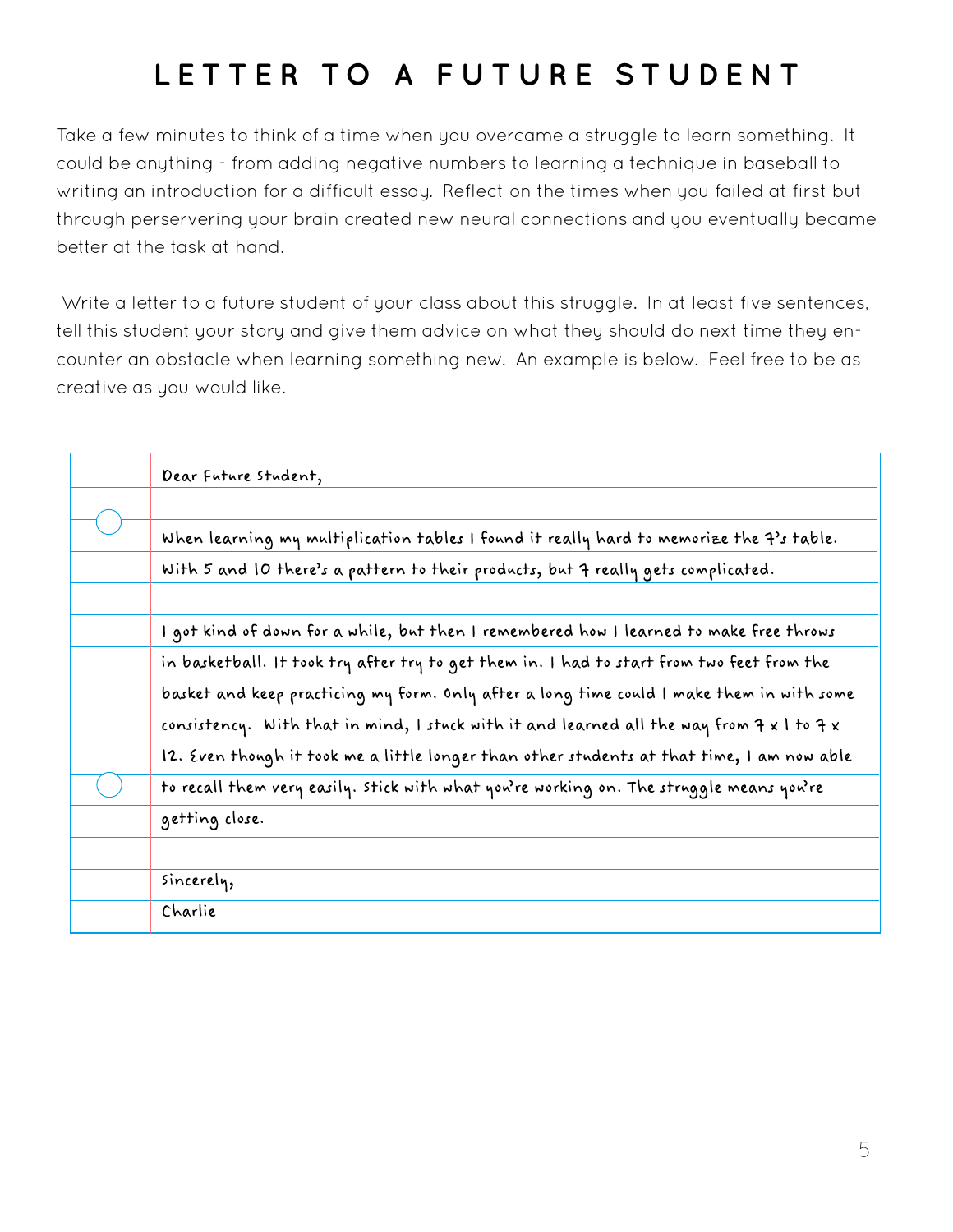# More activities :)

You can use these activities below interchangeably with the ones provided above **or** use them later on in the school year to refresh your students' minds on the growth mindset!



#### **Activity 1: Research Project**

Using the brief guidelines below, get students to make a project on how the brain grows as it struggles to learn something new.

Ask students to create a poster, diorama, painting, video, Powerpoint presentation or simple computer program to showcase how the brain works. You can either allow them to choose from the options listed or choose for them - whichever works for your particular class. If they are relatively young and struggle with research, here is [one kid-friendly resource](http://schools.nyc.gov/NR/rdonlyres/C7BD7406-040C-42FA-B44C-2FCF72EB819C/0/GrowYourIntelligenceArticleandActivity.pdf) from Brainology to get them started. The article on pages 1-3 is a brief overview of the science behind the growth mindset.

Each teacher-approved project must at least answer these questions, either within the project itself or in a separate 1-page essay. Also be sure that your students include evidence to back up your claims (ex. Are there studies that show this? Don't forget to cite your sources!):

- What is neuroplasticity and how does it work?
- What are neurons? How can they change over time? How do we know this?
- What are ways of making your brain grow?
- What is a growth mindset?

Encourage your students to be creative and scientific when explaining how learning can help develop the brain. If possible, allow them to research for themselves.

Display these projects around your room and refer to them throughout the year as motivation and a friendly reminder about the brain's plasticity.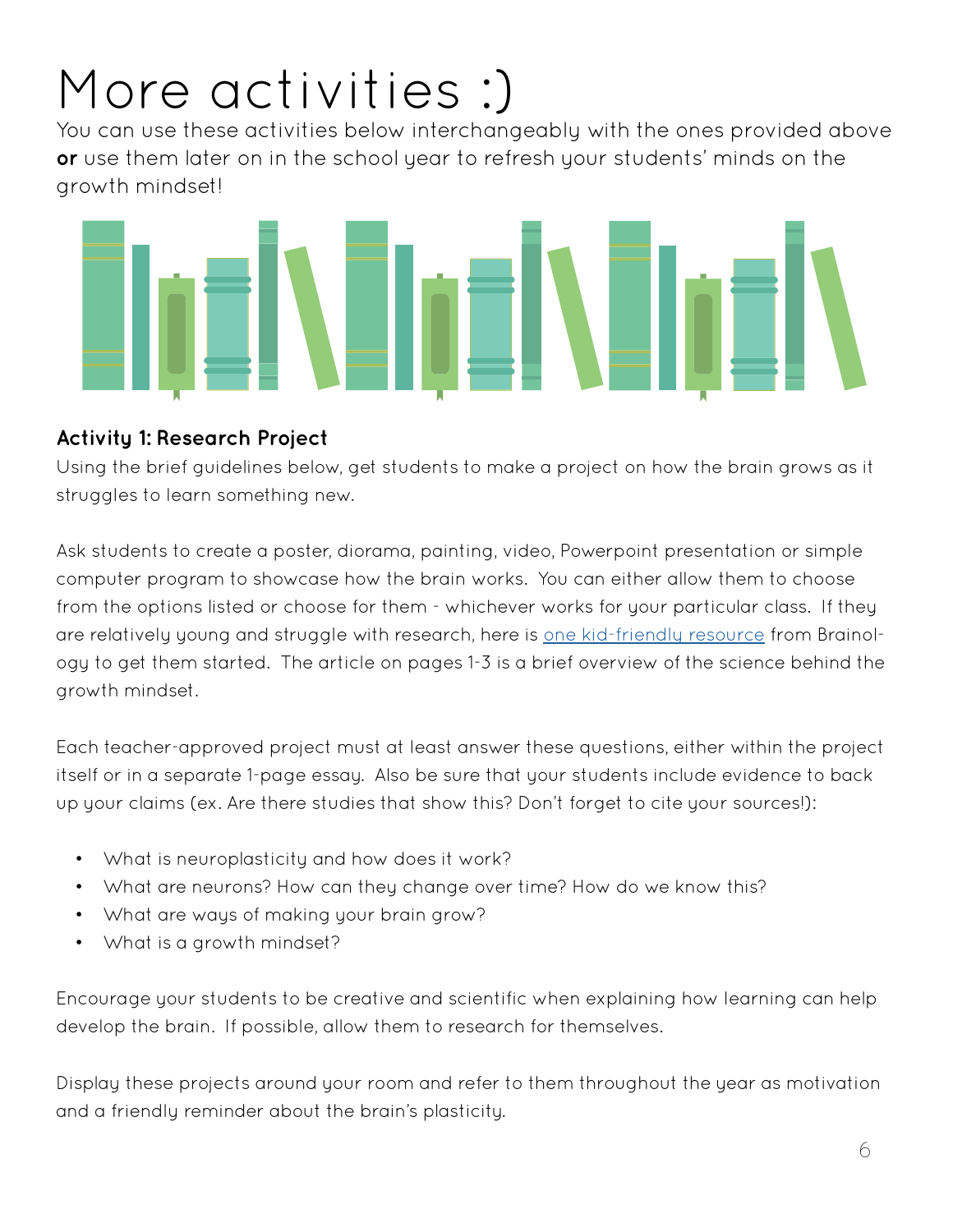#### **Activity 2: Growth vs. Fixed Mindset Poster**

**Using your students' input, make a two-column poster on the beliefs and behaviors of a growth mindset and how it compares to a fixed mindset. Urge students to map out how beliefs influence behaviors which ultimately lead to results.** 

If they need scenarios to help them brainstorm, use the examples below or create your own! What are the behaviors/thoughts of people that believe intelligence can be developed when:

- ...they fail a test?
- ...they put a lot of effort into practicing for a basketball game but still lose?
- ...they don't understand a math problem?
- ...they are not putting any effort into their class but are passing?

Use this poster as a reference throughout the year to help students recognize when they have a fixed mindset and to give them ideas on methods to shift towards a growth mindset.

Here's an example of what this poster might look like:

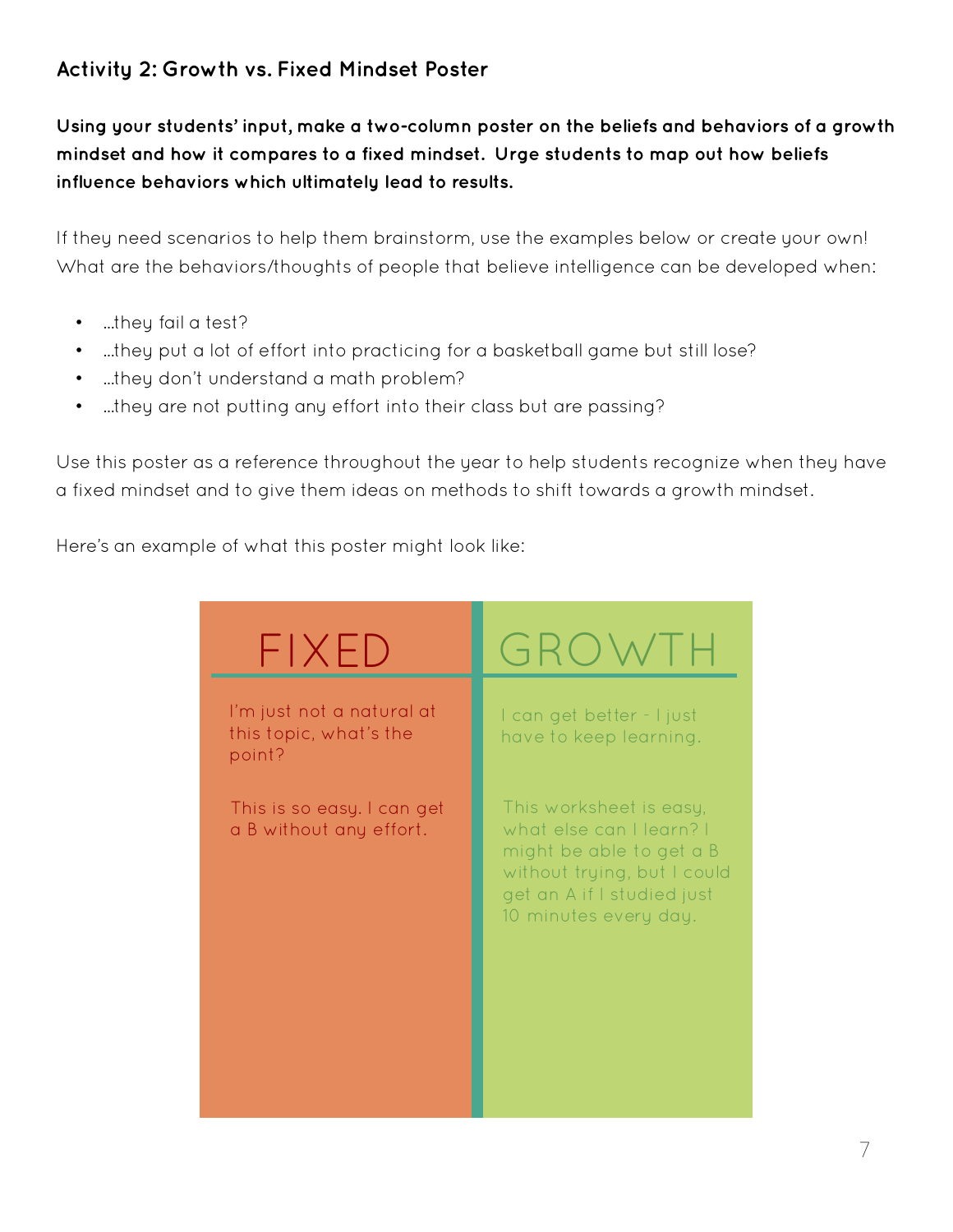#### **Activity 3: "The Power of Belief" video**

Estimated time: 20 minutes

This particular video is about how a growth mindset is proven to help students succeed. For students who might be resistant to the idea that intelligence can change, we suggest starting with an activity that helps students understand the neuroscience of how the brain changes. Then, you can use this activity to show the power of believing that the brain is malleable.

#### **Watch ["The Power of Belief" TEDTalk](https://www.youtube.com/watch?v=pN34FNbOKXc) (10:52) with students and stop to discuss it as you go along.**

#### *Stop at 1:57*

*Briefly discuss Josh's story and the quote*

• "The moment we believe that success is determined by an ingrained level of ability, we will be brittle in the face of adversity." - Josh Waitzkin

#### *Stop at 4:20*

*Discuss the study about 7th graders with both fixed and growth mindsets*

- What is a growth and fixed mindset?
- What happened to the 7th graders' scores over the next two years?

#### *Stop at 5:36*

*Discuss differences in Growth and Fixed Mindsets* 

- What do people with fixed mindsets focus the most on? How do both mindsets view effort?
- How do both mindsets view obstacles?

#### *Optional viewing and discussion from 5:36-7:55*

*Gauge whether your students would respond positively to this study on praise and its overall takeaway.*

- What was this study about?
- What kind of praise did the kids in the "Fixed Mindset" group get?
- What kind of praise did the kids in the "Growth Mindset" group get?
- What were the results of this study?

#### *Optional viewing from 7:55 - 9:40*

*Watch remaining video, then ask students:*

- How does their brain change?
- How does it grow?  $\upbeta$